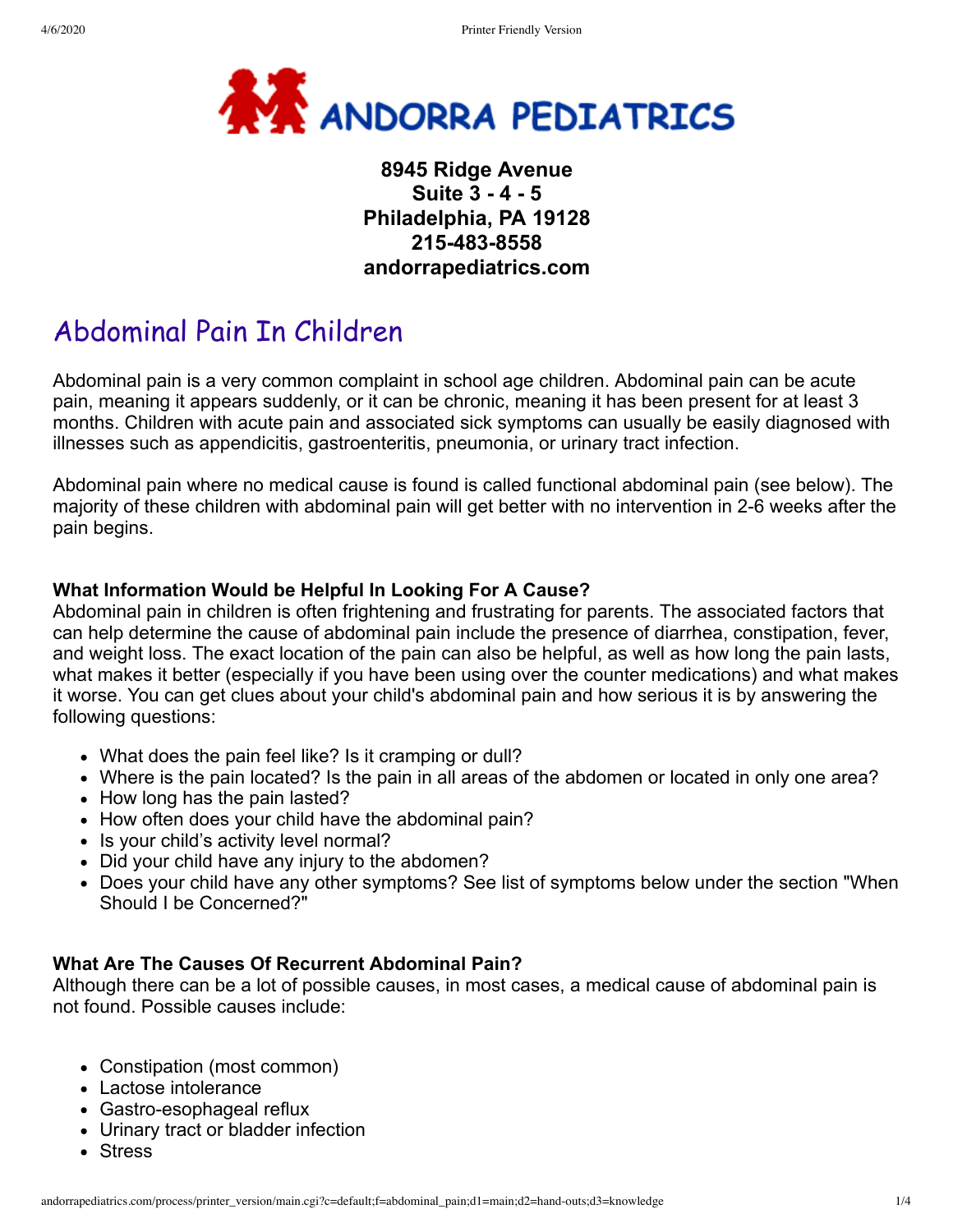### **What Tests Are Needed When Evaluating Children With Recurrent Abdominal Pain?**

When a physician evaluates a child for abdominal pain there are a variety of tests including x-rays, and blood tests that may be done. Testing may include a urinalysis, complete blood count (CBC), erythrocyte sedimentation rate (ESR - a marker for inflammation), stool cultures (for parasites and bacteria), and/or a stool test for blood. Further testing, if required, may include a plain X-ray, upper GI, abdominal (and/or pelvic) ultrasound or CT scan, or endoscopy. A referral to a Pediatric Gastroenterologist for difficult cases may sometimes be necessary.

Which specific tests and how many are performed, if any, depends on the overall individual situation. Generally, if a child is well with normal growth and there are no alarming symptoms or signs present, there may be no or minimal testing necessary.

#### **What Is Functional Abdominal Pain?**

Abdominal pain with no obvious medical cause is referred to as idiopathic or functional abdominal pain of childhood. Once a medical/physical cause has been ruled out, social stressors such as school or family problems (ie: recent family problems such as divorce, separation etc) need to be identified as these may be causing the pain.

Some associated findings that make a diagnosis of functional abdominal pain likely include having pain that is localized around the belly button (periumbilical pain). Children with functional abdominal pain should not have fever, weight loss, vomiting, anorexia or poor appetite, pain with urination (dysuria), rectal bleeding, or pain that wakes them up at night. And it is uncommon in children under the age of 4 years.

#### **Look For Patterns**

The pattern of pain may be helpful: Keep a daily log of your child's abdominal pain. This will help us identify some of the more common causes.

For example, if a child's pain is worse during weekdays and absent during weekends and the summer, this is suggestive of school related stress as the cause.

Another common pattern is seen in children with constipation. Your child may have increasing abdominal pain until they have a bowel movement. Then the pain improves for a short period, and then increases until the next bowel movement. Most children will not tell their parents that their pain has gone away after a bowel movement.

Another common pattern is seen in children with lactose intolerance. Abdominal pain develops within one hour of eating or drinking milk products. Some children may only have a mild lactose intolerance, which means they may tolerate small amounts of milk products. Abdominal pain only develops after they eat or drink larger amounts of these foods. Improvement with treatment with low fat Lactaid milk and / or lactrase pills (contain the enzyme necessary to digest lactose), identifies the cause of the abdominal pain.

#### **What Treatments Can Be Tried?**

Although no specific medical treatment is usually required for most children with functional abdominal pain, certain dietary modifications can sometimes be helpful.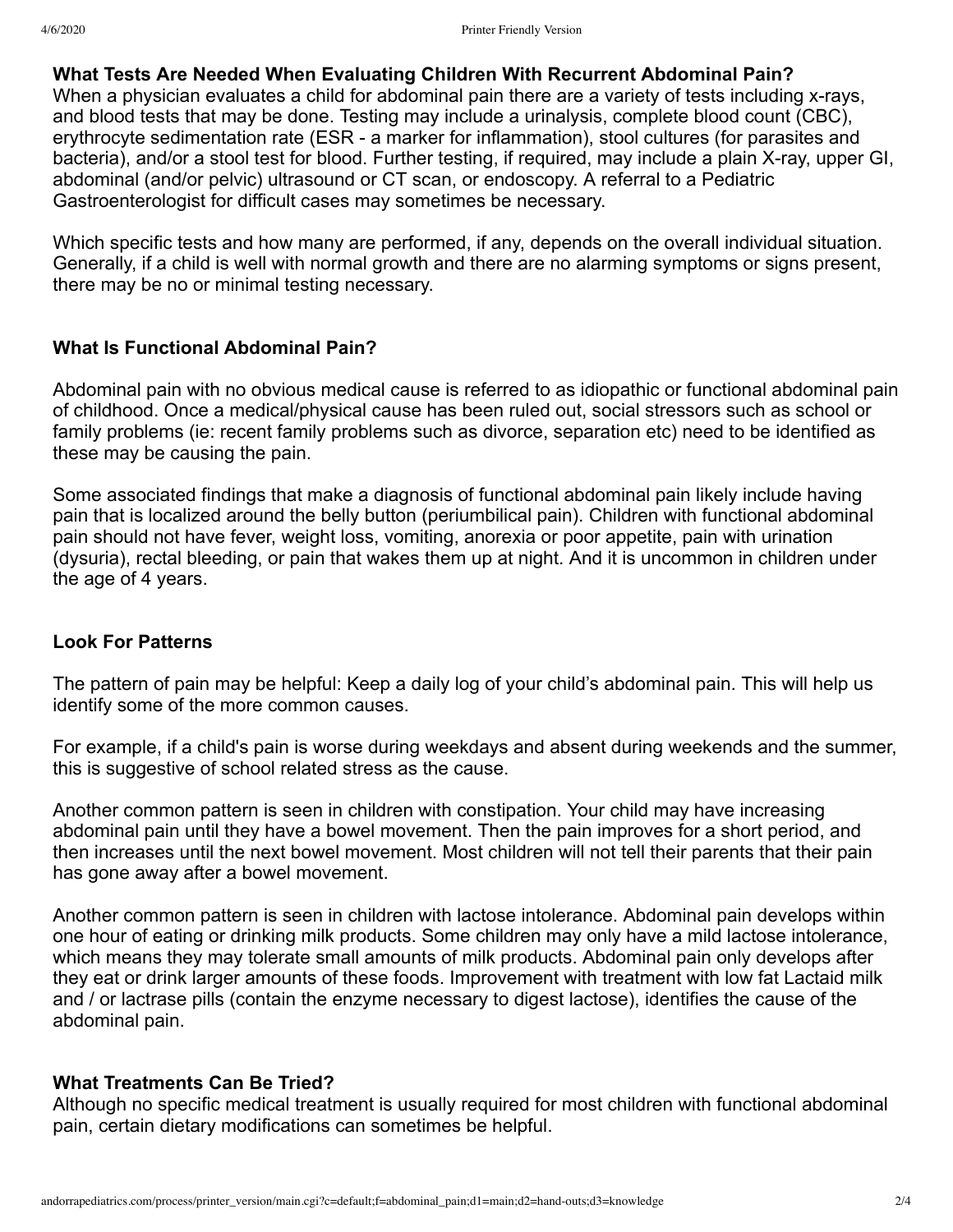- Increase fiber: Increase the amounts of fruits and vegetables that your child eats. Raw, unpeeled fruits and vegetables (especially beans, sweet potatoes, peas, turnip greens, raw tomatoes and corn) have the most fiber. Popcorn also has lots of fiber in it. Give enough grams of fiber (grams of fiber equal their age in years plus 5) each day (check the nutritional label for high fiber foods and snacks with at least 3-4g of fiber per serving). Vegetable soups are especially high in fiber and also add more fluid to your child's diet.
- Increase bran in your child's diet by offering bran cereals, bran muffins, shredded wheat, graham crackers, or whole wheat bread.
- Lactose free diet can sometimes be helpful if lactose intolerance is suspected.
- Avoid certain foods. It can also be helpful to decrease or avoid foods that seem to trigger your child's abdominal pain, especially caffeine and foods high in sorbital, such as certain fruit drinks, sugar free gum and fruit snack candy.
- Decrease stress. Where possible, try to decrease any known stresses.
- Lighten the load. Try to identify if school and/or extracurricular activities overwhelm your child. It may help to talk with your child's teacher or coach.
- Adequate sleep and nutrition. Adequate sleep and proper nutrition (ask us for a food pyramid) are important for your child.

# **How Can I Help My Child With Abdominal Pain?**

If after a complete assessment, social stressors are identified as the cause of a child's recurrent abdominal pain, the treatment approach focuses on helping the child deal with the stress. Depending on the circumstances, this may require the help of other professionals such as psychologists, guidance counselors and/or teachers.

For children with daily functional abdominal pain, it is important to help your child learn to deal with the pain to minimize the disruption it can cause. It is important to keep in mind that even with proper treatment, your child will probably continue to have some pain.

The following suggestions may be helpful:

- Be patient. This is a frustrating problem, but most children improve over time.
- Insist on school attendance. If pain occurs in school, make arrangements so that your child can lie down for a short period of time, take any necessary medications, and then return to class when the pain improves.
- Restrict activities to schoolwork (no TV or videogames) or bed if your child will not go to school.
- Minimize attention that is paid to the abdominal pain. Too much attention can help to reinforce the pain.
- Reward your child for participation in daily activities even when pain is present.
- Help your child relax and minimize daily stress.

# **When Should I Be Concerned?**

Children with recurrent abdominal pain usually have no other associated symptoms and continue to grow and develop normally. Call our office if any of the following warning signs are present:

- Fever (over 101 degrees), chills with very sharp stomach pain lasting more than 2 hours.
- Diarrhea, bloating, or gas.
- Vomiting, especially if vomit is dark green or yellow.
- Chest pain or difficulty breathing.
- Pain with urination, very little urine, strange colored urine.
- Blood in the stool or black stools
- Burning pain that gets better after eating
- Pain that starts after eating certain kinds of food.